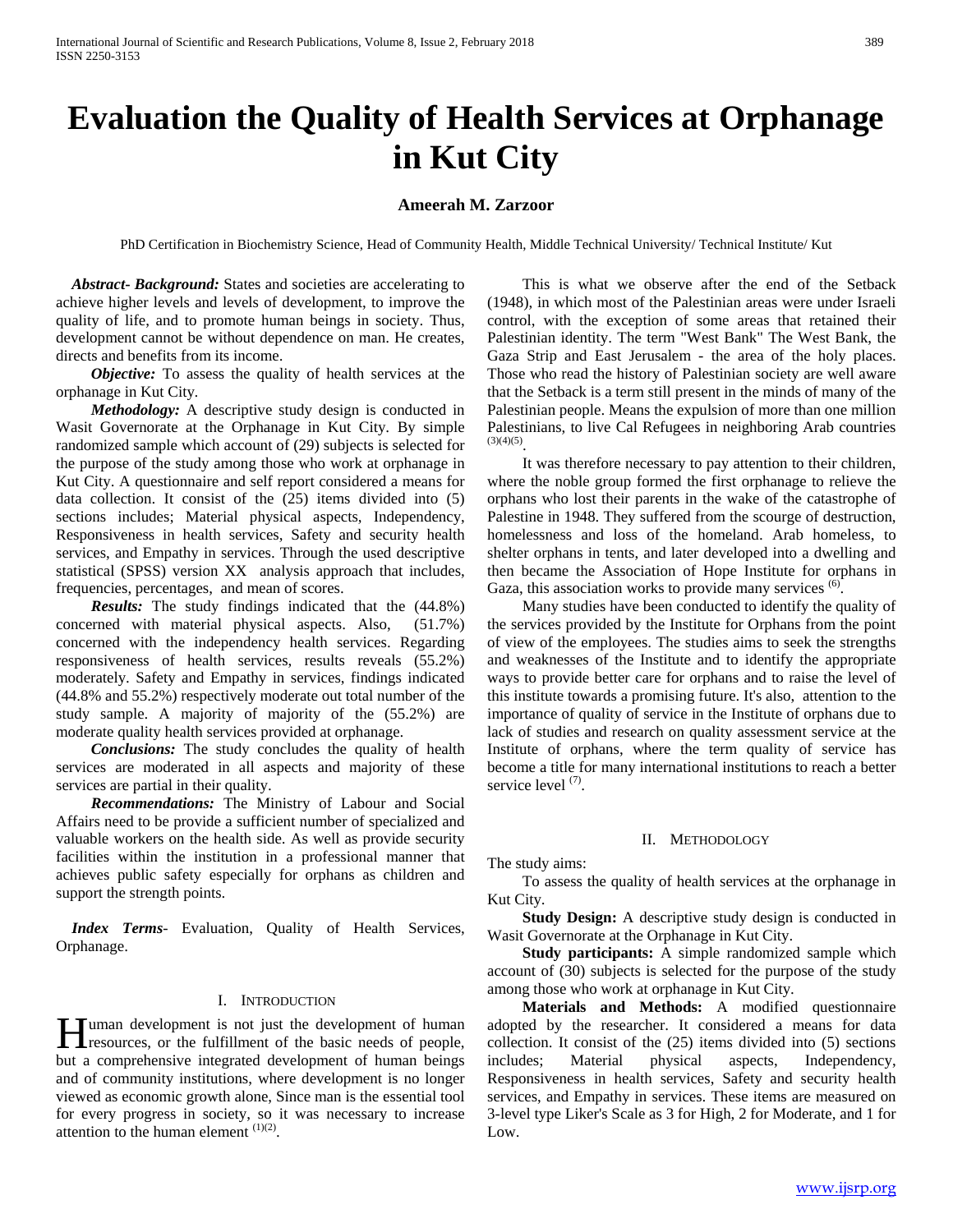**Data analysis:** Through the used descriptive statistical (SPSS) version XX analysis approach that includes, frequencies, percentages, and mean of scores.

## III. RESULTS

**Table (1): Distribution of the Study Sample by their Health Quality Services Domains**

| <b>Domains</b>                                      | <b>Rating</b>   | F  | $\frac{6}{6}$ | M.S. | <b>Assessment</b> |
|-----------------------------------------------------|-----------------|----|---------------|------|-------------------|
| <b>Material</b><br>physical<br>aspects              | Low             | 10 | 34.5          | 1.86 | <b>Moderate</b>   |
|                                                     | <b>Moderate</b> | 13 | 44.8          |      |                   |
|                                                     | High            | 6  | 20.7          |      |                   |
| Independency                                        | Low             | 3  | 10.3          | 2.28 | <b>Moderate</b>   |
|                                                     | <b>Moderate</b> | 15 | 51.7          |      |                   |
|                                                     | High            | 11 | 37.9          |      |                   |
| in<br><b>Responsiveness</b><br>health services      | Low             | 4  | 13.8          |      |                   |
|                                                     | <b>Moderate</b> | 16 | 55.2          | 2.17 | <b>Moderate</b>   |
|                                                     | High            | 9  | <b>31.0</b>   |      |                   |
| <b>Safety</b><br>and<br>security<br>health services | Low             | 5  | 17.2          | 2.21 | <b>Moderate</b>   |
|                                                     | <b>Moderate</b> | 13 | 44.8          |      |                   |
|                                                     | High            | 11 | 37.9          |      |                   |
| <b>Empathy in services</b>                          | Low             | 3  | 10.3          | 2.24 | <b>Moderate</b>   |
|                                                     | Moderate        | 16 | 55.2          |      |                   |
|                                                     | High            | 10 | 34.5          |      |                   |
|                                                     | <b>Total</b>    | 29 | <b>100</b>    |      |                   |

## **F=Frequency, %= Parentage, M.S.= Mean of score, Cut off point (0.66), Low (mean of score 1-1.66), Moderate (mean of score 1.67-2.33), High (mean of score 2.34 and more).**

 Results reveals that the (44.8%) moderately in regarding with material physical aspects. Concerning independency health services, findings indicated that (51.7%) are moderately in their quality. Regarding Responsiveness health services, results depicts that the moderate of health services (55.2%). In regarding

with the safety and Empathy in services, findings indicated (44.8% and 55.2%) respectively moderate out total number of the study sample.

## **Table (2): Distribution of the Study Sample by their Overall Assessment Health Quality Services Provided in Orphanage**

| <b>Quality</b><br>of<br><b>Services</b> |  |               | Rating       |      | $\frac{0}{0}$ | <b>M.S.</b> | Assessment |
|-----------------------------------------|--|---------------|--------------|------|---------------|-------------|------------|
|                                         |  | Low           |              | 10.3 |               |             |            |
|                                         |  | <b>Health</b> | Moderate     | 16   | 55.2          | 2.24        | Moderate   |
|                                         |  |               | <b>High</b>  | 10   | 34.5          |             |            |
|                                         |  |               | <b>Total</b> | 29   | 100           |             |            |

**F=Frequency, %= Parentage, M.S.= Mean of score, Cut off point (0.66), Low (mean of score 1-1.66), Moderate (mean of score 1.67-2.33), High (mean of score 2.34 and more).**

> Results indicate the majority of the (55.2%) are moderate quality health services provided at orphanage (mean of score 1.67-2.33).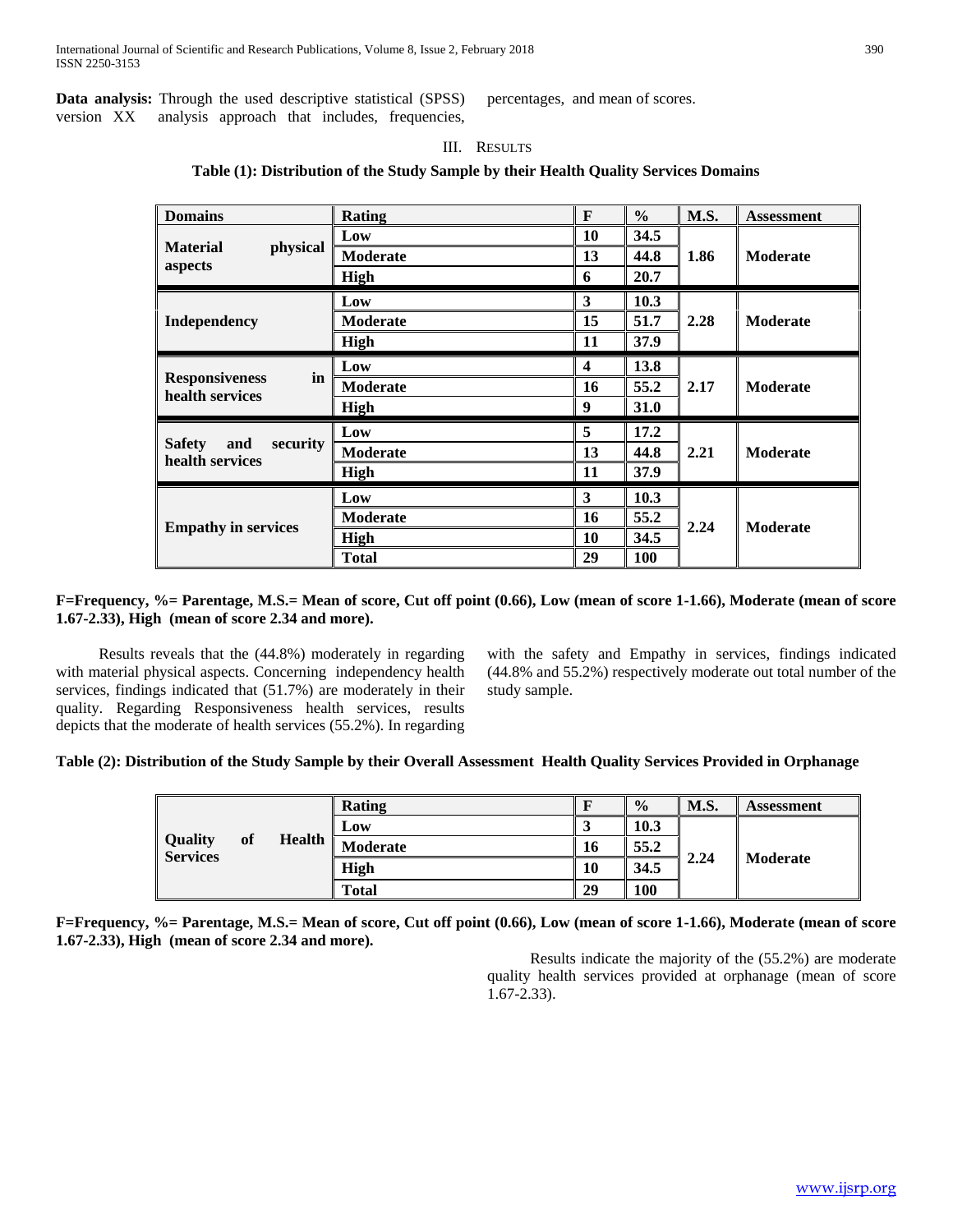

**Figure show the Overall Quality of Health Services**

## IV. DISCUSSIONS

 Findings reveals that the (44.8%) moderately in regarding with material physical aspects. These results agree with study has been assessed the social research in the social service environment. Their findings indicated partial quality health care services concerned with the material aspects  $(8)$ .

 Concerning independency health services, findings indicated that (51.7%) are moderately in their quality. These results come with study has been social development in the framework of the new global changes Their findings indicated moderate to high quality health care services concerned independency health services (9).

 Regarding Responsiveness health services, results depicts that the moderate of health services (55.2%). In regarding with the safety and Empathy in services, findings indicated (44.8% and 55.2%) respectively moderate out total number of the study sample. These results come with study has been investigated the effect of quality of internal services on job satisfaction of the employees of Jordan Orphan Development Foundation. Their findings indicated moderate satisfied with health services provided in Orphan<sup>(10)</sup>.

 Results indicate the majority of the (55.2%) are moderate quality health services provided at orphanage. As being a failure to provide a sufficient number of specialized staff to serve the orphans, in order to solve their problems, and the rapid delivery of services to them on time. These results come with study has been evaluated the quality of service at the Hope Institute for Orphans in Gaza from the point of view of workers <sup>(11)</sup>.

#### V. CONCLUSIONS

 The study concludes the quality of health services are moderated in all aspects and majority of these services are partial in their quality.

## VI. RECOMMENDATIONS

 The Ministry of Labour and Social Affairs need to be provide a sufficient number of specialized and valuable workers on the health side. As well as provide security facilities within the institution in a professional manner that achieves public safety especially for orphans as children and support the strength points.

#### **REFERENCES**

- [1] Aba Z. and Riyad, A.: Assistant Professor, Department of Public Administration, Al-Bayt University, AL-Manara: Evaluation of Quality of Services in the Ministries' Centers in Jordan, Volume 16, Issue 1, 2010.
- [2] Akbar, F.: Assistant Professor in Educational Administration, AL-Bastanji, Mahmoud bin Mohammed: Assistant Professor in Measurement and Evaluation King Abdulaziz University Educational Diploma Program Jeddah, Evaluation of the Quality of Administrative Support Services in the Scientific Departments of King Abdulaziz University Teaching and administrative staff, Mansoura University - No.73 - Part I - May 2010.
- [3] Civilization, M. and Abdul, A.: Research in Social Work, Center for the Dissemination and Dissemination of University Books, Helwan University, 2003.
- [4] Musleh, A.: Associate Professor of Business Administration / Qalqiliya Branch / Al-Quds Open University, Measuring the Quality of Services from the Point of View of Workers and Patients in Hospitals Operating in Qalqiliya City, Al-Quds Open University Journal for Research and Studies, No. 27 (June 2, 2012) .
- [5] Evaluation of the Quality of Banking Services in the Gaza Strip from the Point of View of University Employees, Department of Business Administration, Islamic University, Palestine, 2005.
- [6] Lewis, R. and Booms, B.: The marketing aspects of service quality. AMA Proceeding, American Marketing Association Chicago, 2000, p.p. 99-104.
- [7] Martin Fletcher : International approaches to funding health care, Occasional Papers: Health Financing Series Volume 6, Commonwealth of Australia 2000.
- [8] Khater, Ahmed Mustafa, et al., Social Research in the Social Service Environment (Alexandria: Dar Al Maarifa University, 2001).
- [9] Serouji, Talaat Moustafa: and Hussein, Fouad: Social development in the framework of the new global changes, Helwan, Center for the publication and distribution of university books - Helwan University, 2002.
- [10] Al-Awajin, Aktham Majed Abdul-Mahdi: The Effect of Quality of Internal Services on Job Satisfaction of the Employees of Jordan Orphan